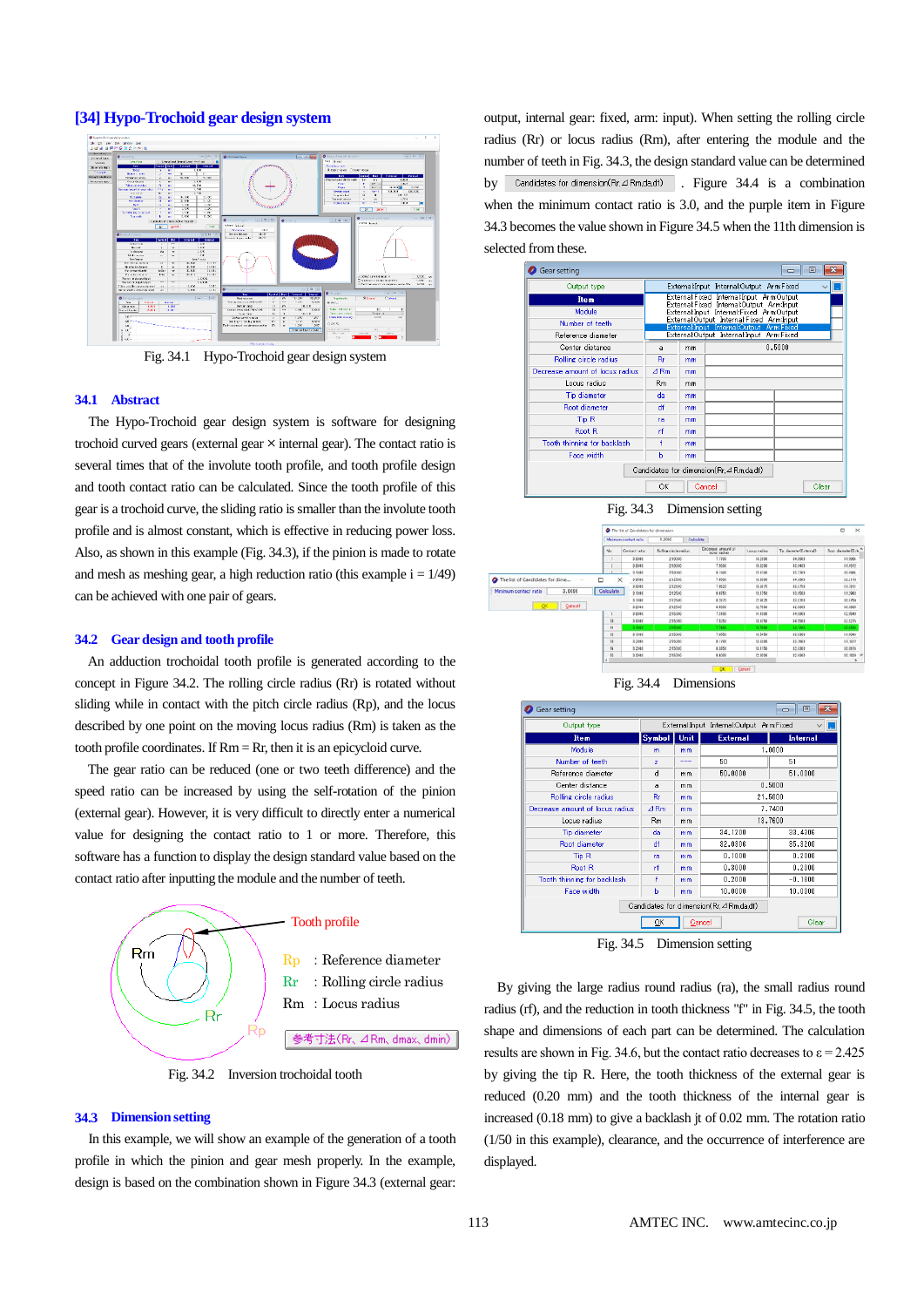| <b>Result of dimension</b><br>$\Box$<br>$\Box$ |        |      |                 |                 |  |  |
|------------------------------------------------|--------|------|-----------------|-----------------|--|--|
| <b>Item</b>                                    | Symbol | Unit | <b>External</b> | <b>Internal</b> |  |  |
| Contact ratio                                  | ε      |      | 2.4246          |                 |  |  |
| <b>Backlash</b>                                |        | mm   | 0.0200          |                 |  |  |
| Tip clearance                                  | cka    | mm   | 0.1000          |                 |  |  |
| Root clearance                                 | ckf    | mm   | 0.2000          |                 |  |  |
| Interference                                   |        | ---  | doesn't occur   |                 |  |  |
| Max effective diameter                         | dh     | mm   | 34.0433         | 35.2191         |  |  |
| Min effective diameter                         | dt     | mm   | 32.5267         | 33,7301         |  |  |
| Max contact diameter                           | doMax  | mm   | 34.0433         | 34.9902         |  |  |
| Min contact diameter                           | dcMin  | mm   | 32.9116         | 33,7301         |  |  |
| Rotation ratio(output/input)                   |        | ---  | 0.980392        |                 |  |  |
| Rotation ratio(input/output)                   | ---    | ---  | 1.020000        |                 |  |  |
| Sliding ratio(Max contact diameter)            | σh     | ---  | $-0.0695$       | 0.0650          |  |  |
| Sliding ratio(Min contact diameter)            | σt     | ---  | $-0.0192$       | 0.0188          |  |  |

Fig. 34.6 Dimension calculation result

# **34.4 Tooth profile**

The trochoidal tooth profile is generated based on the gear specifications set in Fig. 34.5, and is drawn as shown in Fig. 34.7. Fig. 34.8 is an enlarged view of meshing part A in Fig. 34.7 (the three teeth of ○ in the figure are simultaneously in contact), and Fig. 34.9 is an enlarged view of B as well. In the meshing diagram (2D), distance measurement (distance between tips  $= 0.096$  mm) can be performed as shown in Fig. 34.10.



Fig. 34.10 Tooth mesh (Distance measurement)



Fig. 34.12 Teeth rendering-2

## **34.5 Over ball distance**

Over ball (and between) distance can be calculated as shown in Figure 34.13 and Figure 34.14 to manage the generated tooth profile.



Fig. 34.13 Over ball distance (external gear)



Fig. 34.14 Between distance (internal gear)

# **34.6 Sliding ratio**

The sliding ratio of the hypo-trochoidal tooth profile in this example is  $\sigma_h$  = 0.0695 at the maximum contact diameter, as shown in the dimension calculation results in Figure 34.6. In addition, with the minimum contact diameter,  $\sigma t = 0.0192$ , and the change in the sliding ratio at the tooth profile position (diameter) can be seen in Fig. 34.15. From this figure, it can be seen that the slip ratio of the adduction trochoidal tooth profile in this example is almost constant.

Figures 34.11 and 34.12 show tooth profile rendering. In this figure, the gears rotate according to the combination of gears set in Figure 34.3. You can also observe the contact line as shown in Figure 34.12.